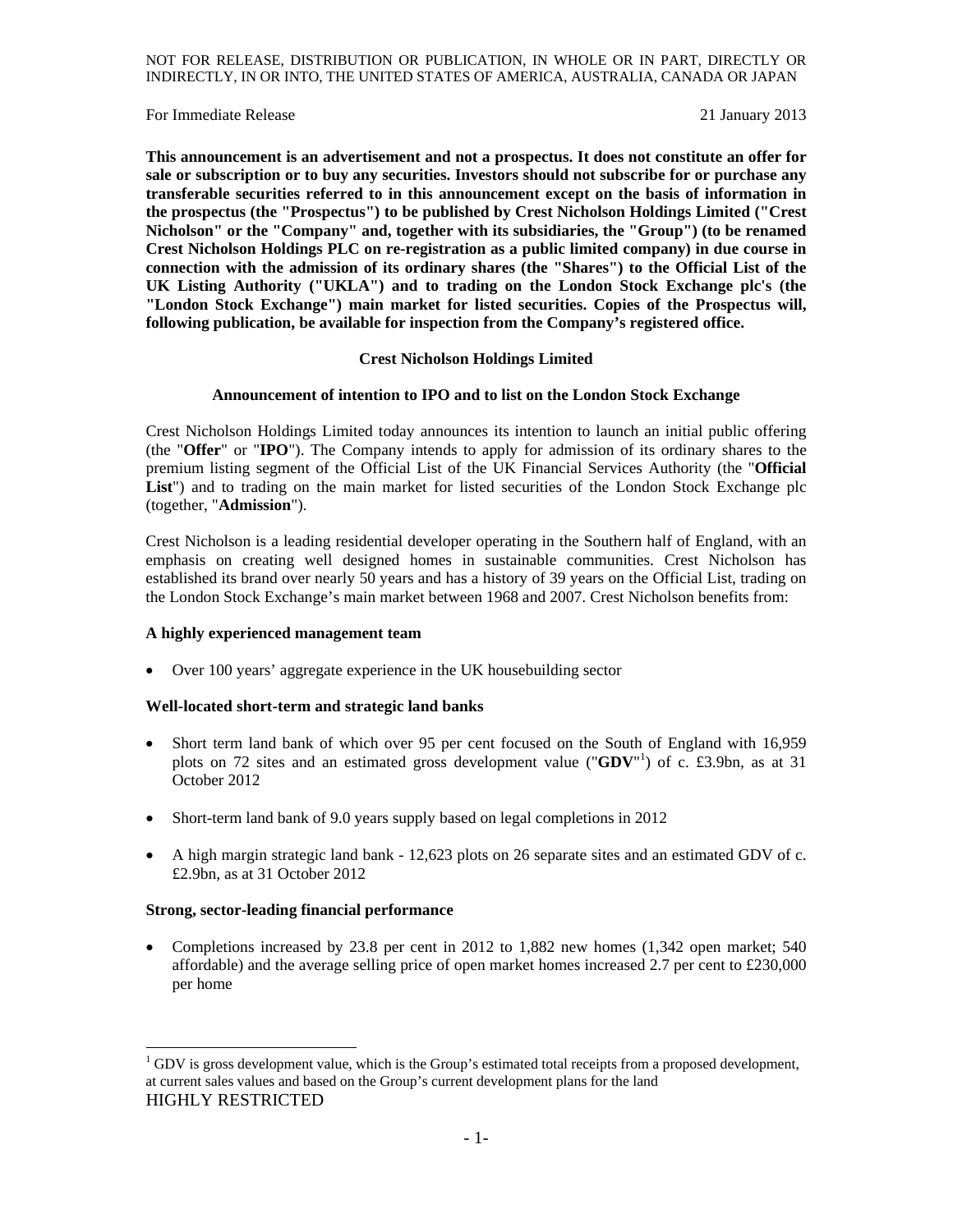- Sustaining high margins gross margins of 27.4 per cent in 2012 (2011: 28.6 per cent) and operating margins increasing from 17.7 per cent to 18.0 per cent
- Strong  $ROCE<sup>2</sup>$  of 20.7 per cent (2011: 21.1 per cent)
- Open-market forward sales at end December 2012 for 2013 amounted to £105.4m (2011: £80.7m)

## **Infrastructure already in place to support future growth**

- Crest Nicholson aims to return volumes of new homes sold to c.2,500 units per annum within three to four years
- Scalable platform for growth without the requirement for significant additional overhead costs or structural changes to the existing business

# **Commenting on today's announcement, Stephen Stone, Chief Executive of Crest Nicholson, said:**

*"Crest Nicholson has a long and successful history as a public company and today we have announced our intention to return to the stock market. We have a robust balance sheet, a valuable land bank, and a management team that has experienced the best and worst of the housebuilding cycle. The housing market is entering a period of gradual recovery and with our emphasis on the South of England, including London, and the continued support for the new homes market from Government, we are well positioned to generate value for shareholders."* 

## **FURTHER DETAILS OF THE OFFER**

The Offer will comprise an offer of new and existing shares. The net primary proceeds from the offer (approximately £50m) will be used to repay outstanding borrowings under the Group's financing arrangements. The offer will provide Crest Nicholson with additional operational flexibility.

The offer will also incorporate a sale of existing shares by certain institutional shareholders, including: Värde Investment Partners L.P. and Deutsche Bank AG. Such shareholders have agreed not to sell any further ordinary shares for the period of at least 180 days from the date of Admission. The Offer will also provide certain directors, senior managers and employees, with a partial realisation of their investment in the Company. To ensure that directors, senior managers and employees remain incentivised and their interests remain aligned with other ordinary shareholders, the directors, senior managers and employees selling ordinary shares pursuant to the Offer are all retaining at least 75 per cent. of their total interest in the Company. In addition, the directors have agreed not to sell any further ordinary shares for the period of at least 365 days from the date of Admission. Following the Offer the free float is expected to be a minimum of 35 per cent. of the issued share capital of Crest Nicholson.

Barclays Bank PLC ("Barclays") and HSBC Bank plc ("HSBC") are acting as Joint Sponsors, Joint Global Co-ordinators and Joint Bookrunners in relation to the Offer. Numis Securities Limited ("Numis") is acting as Lead Manager. Lazard & Co., Limited ("Lazard") is acting as Financial Adviser to the Company.

<sup>-</sup> $2^{2}$  ROCE is calculated as operating profit as a percentage of the average capital employed, where the average capital employed is the average of the opening and closing balances of capital employed, and capital employed is calculated as the sum of net debt (excluding land creditors) and net assets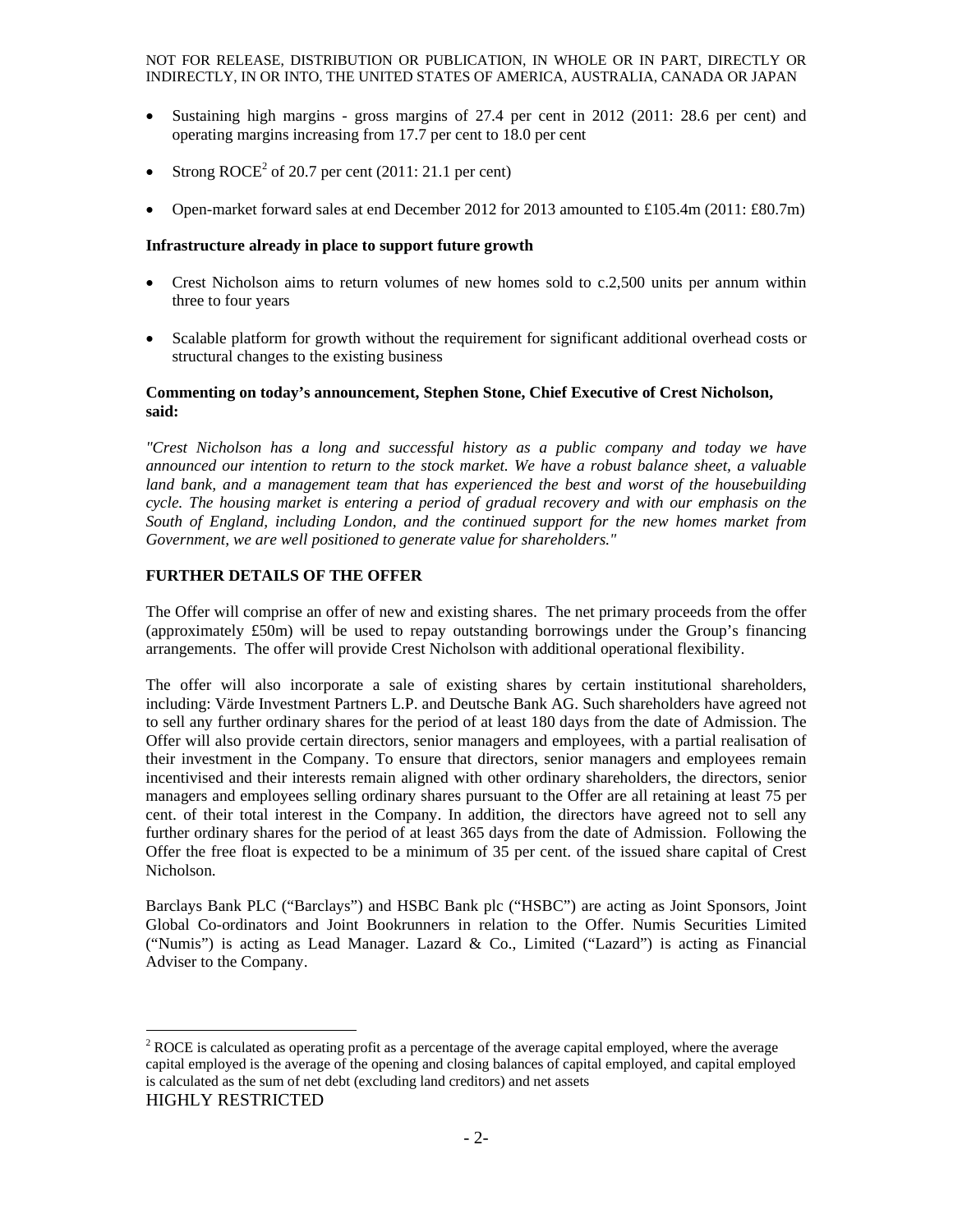It is expected that the Offer will complete in February 2013 and that the Company will become eligible for inclusion in the FTSE UK indices at the quarterly review in either March 2013 or June 2013 depending on the actual date of completion of the Offer. Enquiries:

| <b>Crest Nicholson</b><br><b>Stephen Stone</b><br>Patrick Bergin | $+44$ (0) 1932 580555  |
|------------------------------------------------------------------|------------------------|
| <b>RLM</b> Finsbury<br>Faeth Birch<br>James Bradley              | $+44$ (0) 20 7251 3801 |

### **Joint Sponsors, Joint Global Co-Ordinators and Joint Bookrunners**

| <b>Barclays</b><br>Derek Shakespeare<br>Chris Madderson<br><b>Ben West</b>        | +44 (0) 20 7773 2500   |
|-----------------------------------------------------------------------------------|------------------------|
| <b>HSBC</b><br>Nick Donald<br><b>Stuart Dickson</b><br>Simon Cloke<br>Keith Welch | +44 (0) 20 7991 8888   |
| <b>Lead Manager</b>                                                               |                        |
| <b>Numis</b><br>Heraclis Economides<br>Alex Ham                                   | $+44$ (0) 20 7260 1000 |
| <b>Financial Adviser</b>                                                          |                        |
| Lazard                                                                            | +44 (0) 20 7187 2000   |
| Charlie Foreman<br>Nicholas Fowler<br>Daniel Muldoon                              |                        |

# **Notes to Editors**

## **Crest Nicholson Strengths**

*Highly experienced management team:* The Group has a highly experienced core management team with significant breadth and depth of expertise. The core management have, in aggregate, over 100 years of experience in the UK housebuilding sector, and have successfully managed the Group through the recent economic cycle. Members of the core management team include Stephen Stone, who has been Chief Executive since 2005 and has over 30 years of experience in the sector, as well as Chris Tinker, Steve Evans and Robin Hoyles, who have 30, 30 and 32 years' experience in the sector respectively. Patrick Bergin, the Group Finance Director, has 18 years' experience as a Chartered Accountant, the last six of which have been with the Group.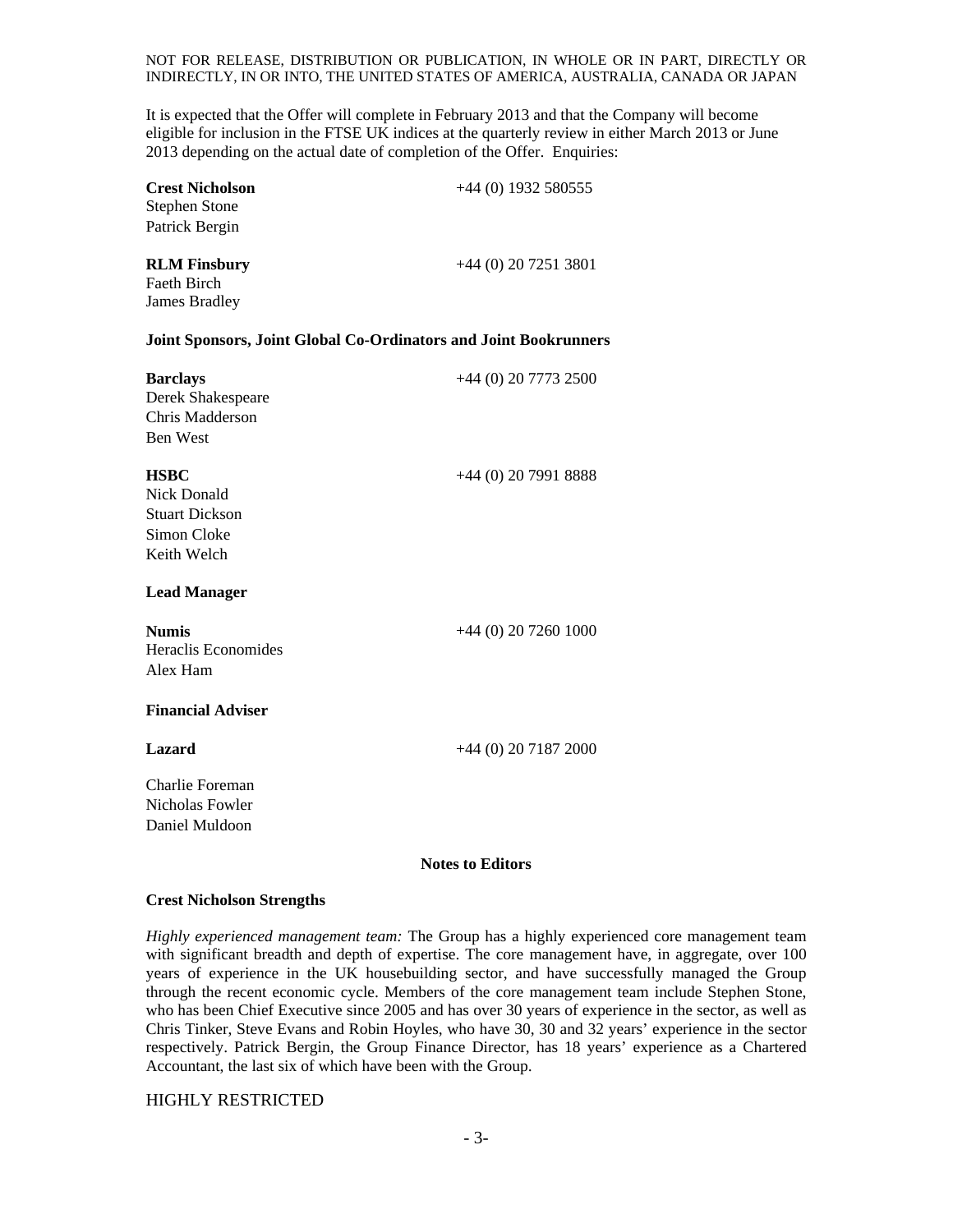*High quality, well-located and diverse short-term land bank*: In the financial years ended 31 October 2010, 2011 and 2012, the Group's sales per outlet month were 2.5, 2.6 and 2.9 and open market average sales prices were approximately £198,000, £224,000 and £230,000, respectively. The directors believe these strong sales rates and open market average sales prices reflect the Group's high quality, well-located and diverse land bank, which is underpinned by generally strong local demographics.

*Strategic land bank underpins strong returns*: The directors believe that the Group's strategic land bank will be an important factor in the Group's future ability to maintain attractive margins. As at 31 October 2012, the Group had a strategic land bank of 12,623 plots on 26 separate sites with an estimated GDV of £2,918 million.

*Distinctive business model focused on design and sustainability:* The Group continues to operate a distinctive business model emphasising design and sustainability in planning a variety of residential developments along with larger mixed-use developments. These include both houses and apartments and range from small bespoke projects in villages and market towns to urban regeneration projects in major towns and cities such as Bath, Southampton, Portishead and Birmingham, as well as a number of new sustainable communities across the South and South West of England and niche developments in Central London.

*Scalable platform supports growth plans:* The directors believe the Group's existing office and management infrastructure would allow it to continue to increase its levels of activity and produce up to 2,500 units per annum without materially reducing the extent of management's hands-on involvement and without significant additional central overhead costs or making any significant structural changes to the existing organisational model or business model.

## **Crest Nicholson Strategy**

*Continued operational excellence:* The Group's strategy is to strive for excellence in all areas of its operations and to operate at a scale that allows continued core management team involvement in the material decisions of each business division. In particular, the Group seeks to deliver industry-leading returns through the development of homes and mixed use buildings in well-designed, sustainable developments in the southern half of England. The Group will continue to operate in a responsible and ethical manner, focusing on the needs of the communities where it builds and operating within defined environmental limits.

*Selectively grow the land bank and deliver sustainable land supply:* The Group will continue to target investment in well-located sites and development opportunities within the South of England which have favourable demographics and potential for strong shareholder returns.

*Return towards historic output levels*: The Group aims to achieve completions of approximately 2,500 units per year within three to four years. The Group anticipates that the majority of its growth will come from its Major Projects and London divisions supplemented by further growth in the other regional housebuilding divisions.

*Maintain industry leadership, staying ahead of regulatory and market trends:* The Group will continue to research and develop desirable products which provide cost effective solutions to frequently changing regulatory requirements, particularly in the area of zero carbon homes. The Group aims to play an active role in government planning and regulatory policy evolution as it relates to housing, including through its continued participation in industry associations.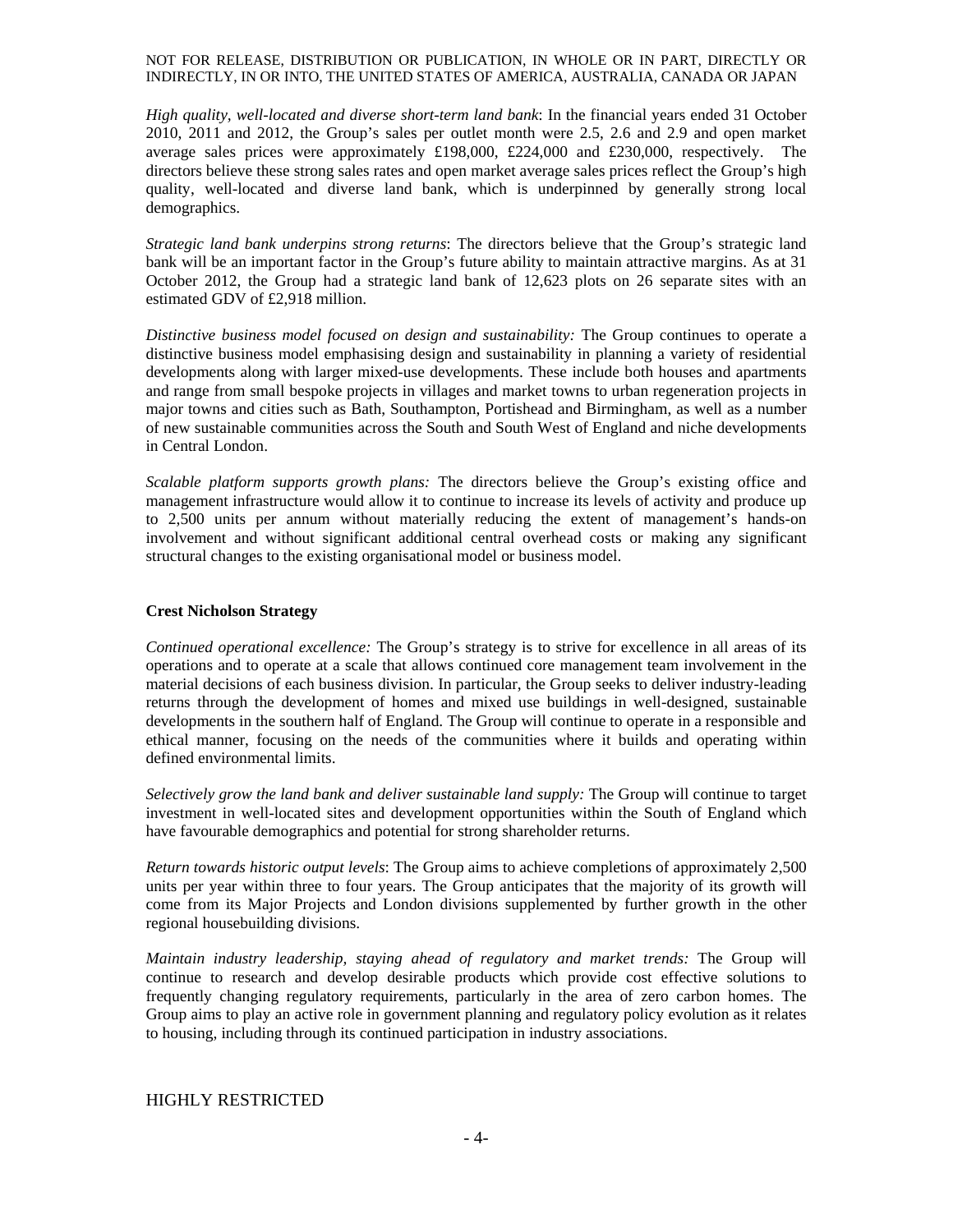*Continue to improve the Group's capital structure:* The Group has a medium term goal of reducing levels of gearing to be in line with the gearing levels of the Group's publicly reporting peers.

*Dividends and future dividend policy:* The directors intend to adopt a progressive dividend policy to reflect the cash-flow generation and long-term earnings potential of the Company.

## **Crest Nicholson Background**

Crest Nicholson is a leading residential developer operating in the Southern half of England with an emphasis on creating well designed homes in sustainable communities. The Group focuses on both greenfield and brownfield housing sites in prime areas of the southern half of England, including London. The Group has a wide product range, varying from homes for first time buyers through to large family homes, and includes a mixture of houses, apartments and supporting commercial premises as part of its larger developments.

The Group, which has established a brand over 50 years also has a history of 39 years' on the Official List and trading on the London Stock Exchange's main market between 1968 and 2007. In May 2007, the Group was taken over by Castle Bidco, a joint venture between Halifax Bank of Scotland and West Coast Capital. The takeover valued the equity share capital of the Group at £715m which represented 2.4 times its net asset value as at 31 October 2006. Following the takeover significant leverage was introduced in to the Group shortly before the housing market downturn began. Over the following years, given the structure of the balance sheet, the Group went through two restructurings to reduce its leverage to an appropriate level. During this time management also took actions to reprioritise the Group's objectives and reorganise its business in accordance with the prevailing market conditions.

The Group currently operates through six divisions. Four of these are regional housebuilding divisions operating within the southern half of England: Eastern, South, South West and London. The Group's fifth housebuilding division is the Major Projects division which specialises in larger scale partnerships with public and private vendors, including residential and mixed-use developments, across all core regions of the business. The Group also has a Strategic Projects division which focuses on sourcing, promoting and delivering large-scale land sites which do not have planning consent and are not allocated for development by the local authority at the point the Group secures these sites. These sites are promoted for medium to long term development by the Group. Each division is headed by a Managing Director. The housebuilding divisions have their own finance, land and development, sales and production directors, each of whom has their own support team.

### **Financial Highlights**

The following are highlights from Crest Nicholson's audited full year results for the financial year ended 31 October 2012:

- Revenue £408.0m (2011: £319.1m)
- Completions  $-1,882$  units (2011: 1,520 units)
- ASPs (open market) £230,000 (2011: £224,000)
- Gross margin  $-27.4$  per cent (2011: 28.6 per cent)
- Operating margin 18.0 per cent (2011: 17.7 per cent)
- Operating profit £73.3m (2011: £56.4m)
- NAV £347.1m (2011: £287.0m)
- Number of years' land bank 9.0 years (2011: 9.7 years)
- Open-market forward sales at end December 2012 for 2013 amounted to £105.4m (2011: £80.7m)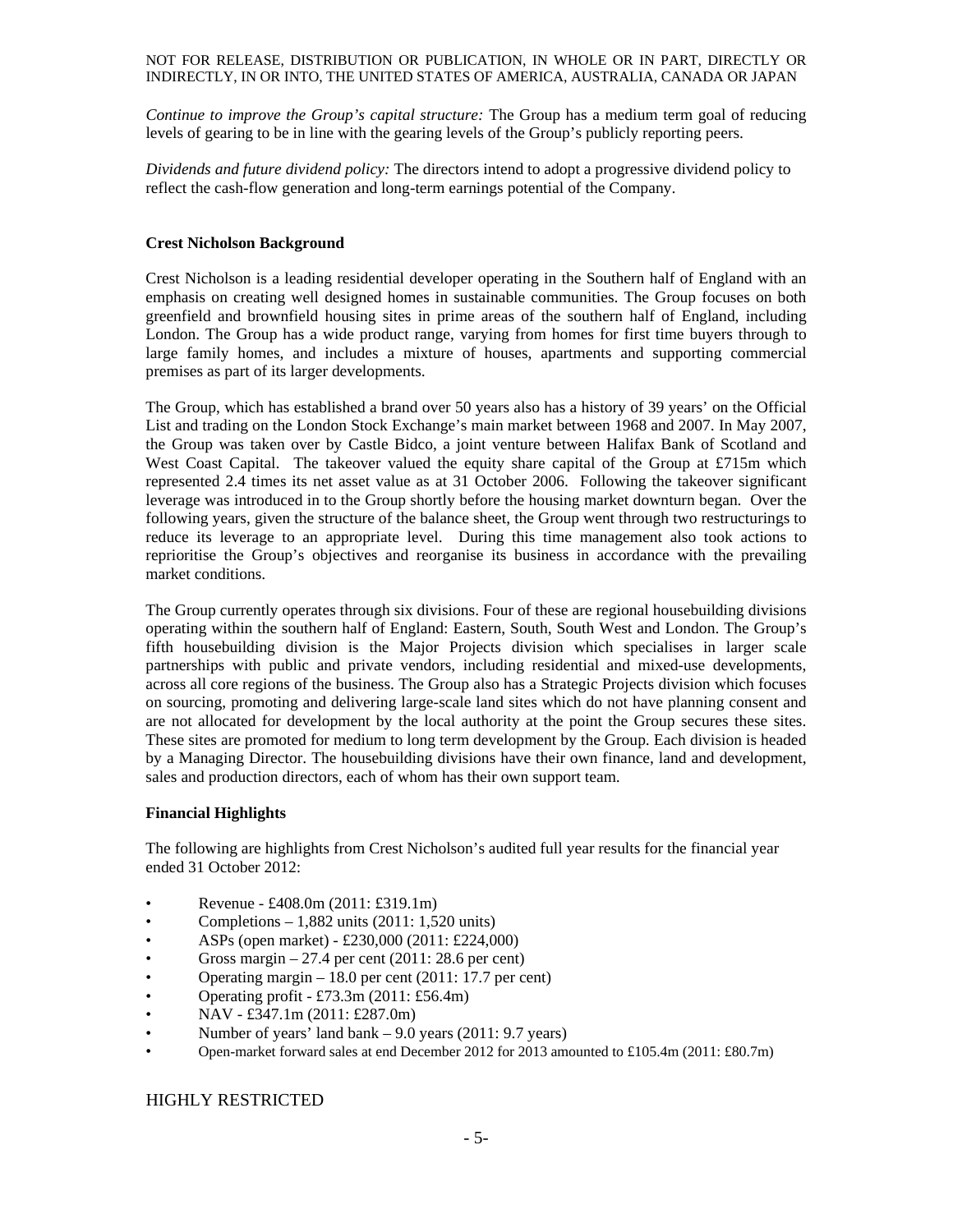# **Board of Directors**

Crest Nicholson has a strong board, to be complemented by the pending appointment of Jim Pettigrew, with a balance of executive and non-executive directors. Independent directors will comprise half the board. The Company believes the board has extensive, complementary experience in the sector. Board members include:

Non-Executive Chairman: William Rucker. Appointed September 2011

Chief Executive: Stephen Stone. Joined the Group in 1995 and was appointed Chief Executive in 2005

Group Finance Director: Patrick Bergin. Joined the Group in 2006 and was appointed Group Finance Director in 2011

Proposed Senior Independent Non-Executive Director: Jim Pettigrew to be appointed to the Board

Independent Non-Executive Director: Malcolm McCaig, appointed April 2009

Independent Non-Executive Director: Pam Alexander, appointed December 2011

# **Board Biographies**

William Rucker, Non-Executive Chairman. William Rucker was appointed as Chairman in September 2011. He is Chief Executive Officer of Lazard in the UK, Chairman of Quintain Estates & Development plc and Non-Executive Director of Rentokil-Initial plc.

Stephen Stone, Chief Executive. Stephen Stone joined the Group in 1995 and was appointed to the Board in 1999 becoming Chief Executive on 1 November 2005. He is the board member responsible for Health & Safety. He is a Chartered Architect with over 30 years' experience in the construction and housebuilding industry and in 2011 he joined the Home Builders Federation Board.

Patrick Bergin, Group Finance Director. Patrick Bergin joined the Group in 2006 and became Group Finance Director in 2011. He is a Chartered Accountant with 18 years' experience and has worked in a range of industries and companies including Touche Ross (now Deloitte), Reed Elsevier and the BOC Group, in various finance roles.

Jim Pettigrew, Proposed Senior Independent Non-Executive Director. Jim Pettigrew qualified as a Scottish Chartered Accountant (CA) with Ernst & Young, before undertaking a number of commercial finance roles in Scotland, and subsequently joining Sedgwick Group PLC as Group Treasurer and Deputy Chief Financial Officer. In addition, he was the Chief Financial Officer for ICAP PLC, and later Ashmore Group PLC as part of the team that floated the business on the London Stock Exchange.

He later spent time as Chief Executive of CMC Markets PLC, and is currently Chairman of Edinburgh Investment Trust Plc, Deputy Chairman Royal Bank of Canada Europe, Chairman of the Audit Committee at Aberdeen Asset Management plc and Clydesdale Bank plc and non-executive director at Hermes, AON UK Ltd and Pacific Investments. Jim is a member of the Association of Corporate Treasurers and a Fellow of the RSA.

Malcolm McCaig, Independent Non-Executive Director. Malcolm McCaig joined the Board in April 2009. He is Chairman of Kent Reliance Provident Society and Chairman of Caley Limited. He also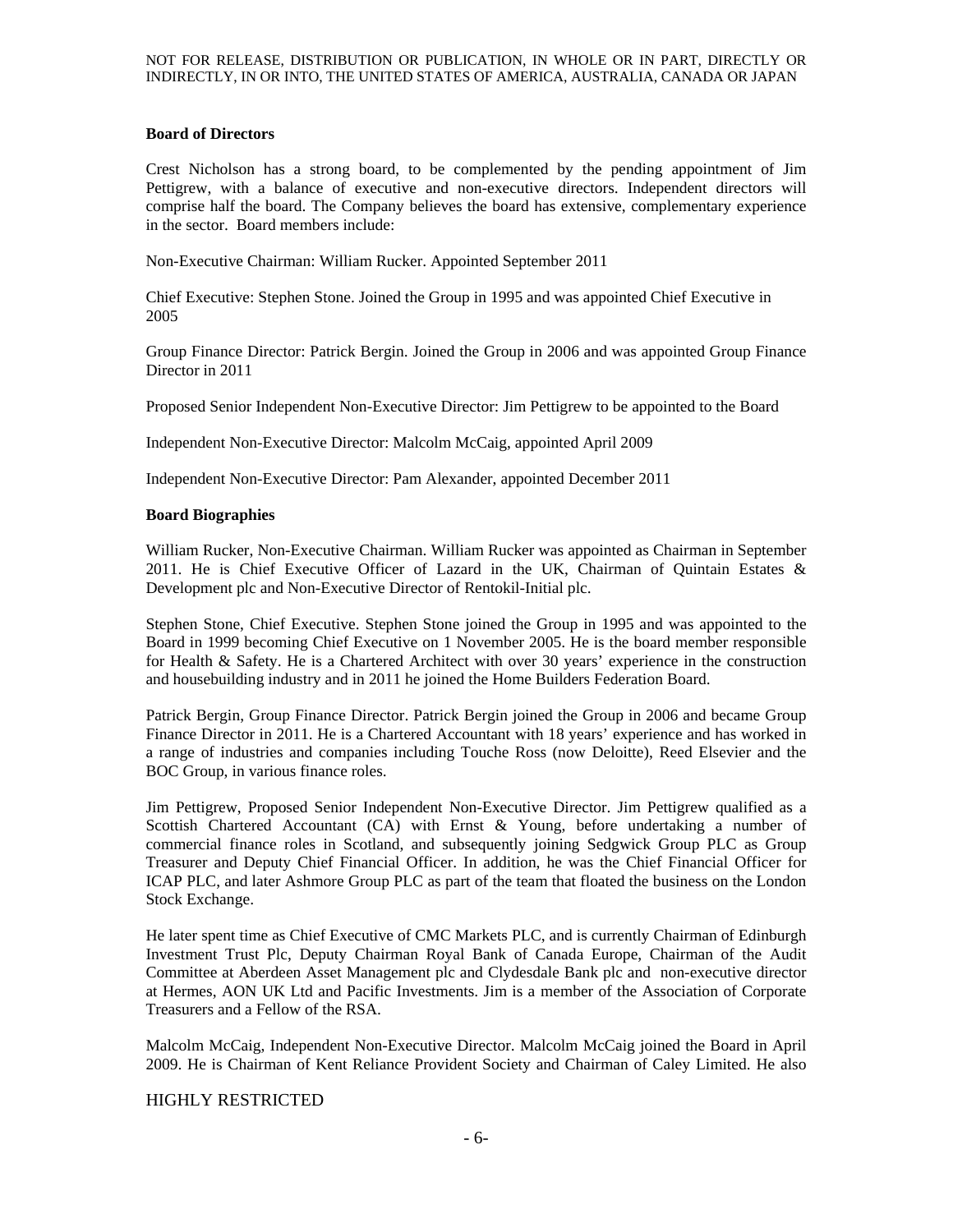holds a number of other independent director roles, including London Capital Group Holdings plc, Unum, Renaissance Capital, and Jubilee. He is a former partner with Deloitte as well as Ernst  $\&$ Young and is a technical specialist in risk management, finance, corporate governance, regulatory compliance, IT and change management.

Pam Alexander OBE, Independent Non-Executive Director. Pam Alexander, the former Chief Executive of the South East England Development Agency (SEEDA), joined the Board on 5 December 2011. She has more than 35 years of experience in the public, private and not-for-profit sectors, having worked closely with boards and government ministers to deliver housing and regeneration across England. She is Chair, from 1st February 2013, of the Covent Garden Market Authority, a member of the London Mayor's Design Advisory Group, and a non-executive Director of the Design Council, Design Council Cabe, the Academy of Urbanism and Brighton Dome and Festival Ltd.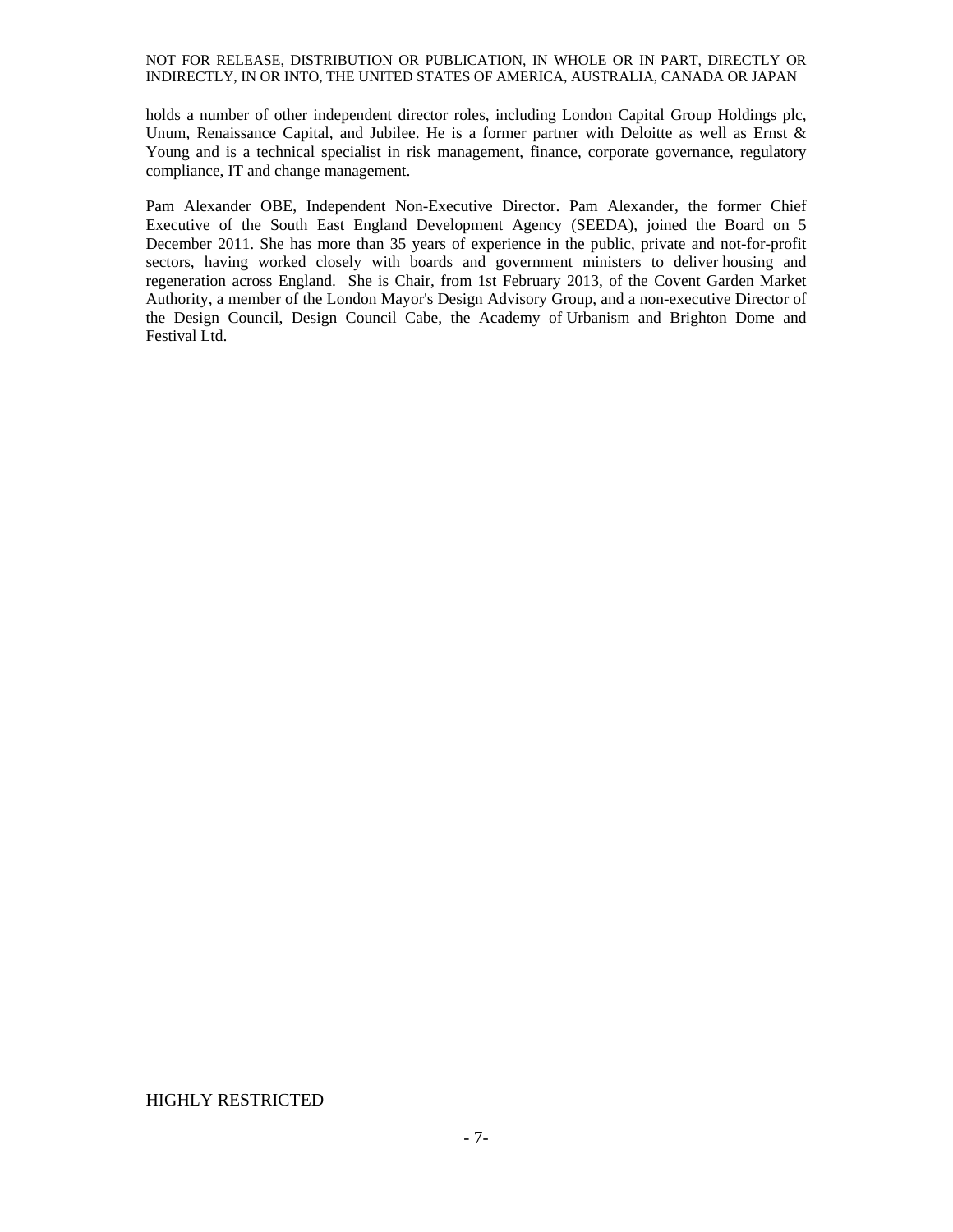## **Forward Looking Statements**

Some of the information in this announcement may contain projections or other forward-looking statements regarding future events or the future financial performance of the Company. You can identify forward looking statements by terms such as "expect", "believe", "anticipate", "estimate", "intend", "will", "could," "may" or "might" the negative of such terms or other similar expressions. The Company wishes to caution you that these statements are only predictions and that actual events or results may differ materially. The Company does not intend to update these statements to reflect events and circumstances occurring after the date hereof or to reflect the occurrence of unanticipated events. Many factors could cause the actual results to differ materially from those contained in projections or forward-looking statements of the Company, including, among others, general economic conditions, the competitive environment as well as many other risks specifically related to the Company and its operations.

# **Important Notice**

Neither this announcement nor any copy of it may be taken or transmitted, directly or indirectly, into the United States, Australia, Canada or Japan or to any persons in any of those jurisdictions or any other jurisdictions where to do so would constitute a violation of the relevant securities laws of such jurisdiction.

This announcement does not constitute or form part of any offer or invitation to sell or issue, or any solicitation of any offer to purchase or subscribe for any shares or other securities nor shall it (or any part of it) or the fact of its distribution, form the basis of, or be relied on in connection with, any contract therefore. The Offer and the distribution of this announcement and other information in connection with the listing and Offer in certain jurisdictions may be restricted by law and persons into whose possession this announcement, any document or other information referred to herein comes should inform themselves about and observe any such restriction. Any failure to comply with these restrictions may constitute a violation of the securities laws of any such jurisdiction.

This announcement does not constitute an offer to sell or a solicitation of an offer to purchase any securities in any jurisdiction in which such offer or sale would be unlawful prior to registration, exemption from registration or qualification under the securities laws of any jurisdiction. The securities proposed to be offered by the Company have not been and will not be registered under the US Securities Act 1933, as amended (the **Securities Act**) or under any securities laws of any state of the United States and may not be offered or sold in the United States except pursuant to an exemption from, or in a transaction not subject to, the registration requirements of the Securities Act. This announcement has been issued by Crest Nicholson and is directed only at (i) persons who are outside the United Kingdom, or (ii) persons who have professional experience in matters relating to investments falling within Article 19(5) of the Financial Services and Markets Act 2000 (Financial Promotion) Order 2005, as amended from time to time (the Order), or (iii) persons who fall within Article 49(2)(a) to (d) of the Order (high net worth companies, unincorporated associations etc), or (iv) persons to whom this announcement may otherwise be lawfully communicated (all such persons together being referred to as **Relevant Persons**). Any investment activity to which this announcement relates will only be available to and will only be engaged with, Relevant Persons. Any person who is not a Relevant Person should not act or rely on this document or any of its contents.

Any purchase or subscription of Shares in the proposed Offer or other securities should be made solely on the basis of the information contained in the final form prospectus to be issued by Crest Nicholson in connection with the Offer. No reliance may or should be placed by any person for any purpose whatsoever on the information contained in this announcement or on its completeness, accuracy or fairness. The information in this announcement is subject to change. However, Crest Nicholson does not undertake to provide the recipient of this announcement with any additional